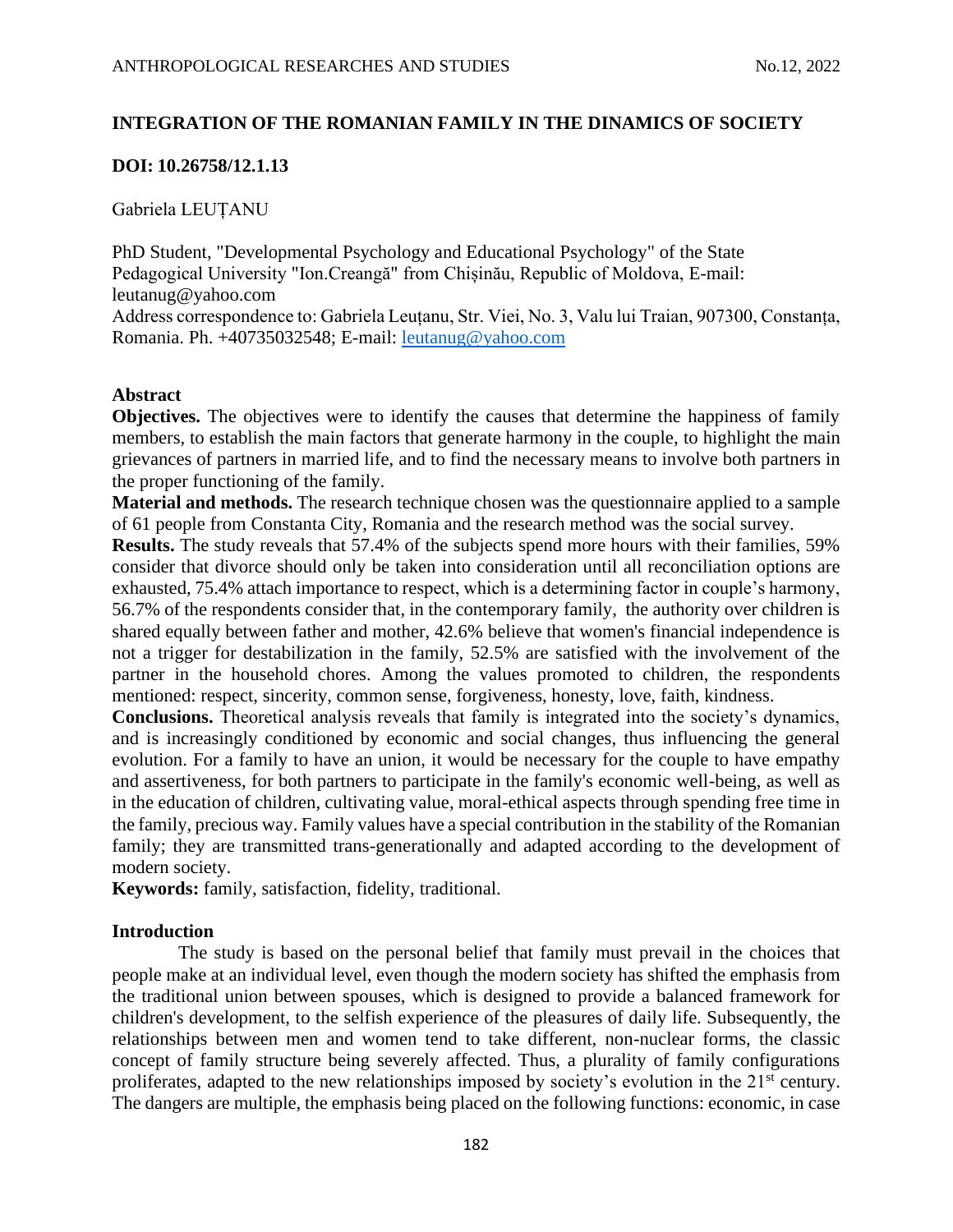of celibacy, sexual, in the case of an open marriage, or social, in the case of couples without children, etc. Thus, as opposed to the traditional, nuclear family, several types of restructured families can be distinguished in the contemporary period: celibacy, cohabitation, couple without descendants, the single-parent family, open marriage, reconstituted family and reorganized family.

From ancient times, family has been the fundamental institution for the survival of the individual and society's reproduction, the keeper of traditions and national values, and a landmark of stability. Sandu, Huidu and Frunză (2020) highlight the existence of a conflict between the ethical values that the individual adheres to in his personal life, and those to which he adheres while participating in the public sphere. The Romanian society is in a developmental phase, characterized by a rejection of the individualistic, modern values and the respect for social, communitary and family values, of (post)traditional lineage. Unfortunately, the high pace with which the contemporary society changes has left its mark on the family, which has generated a number of important changes. It has diversified its forms, structure and functions, thus evolving into a plurality of models. Among the most important processes that affected the family life are: deinstitutionalization, individualization and democratization. More alarming predictions about this transition, expressed a few decades ago, have not been confirmed through a concrete evolution. Data show that individuals' choices and behaviours were less radical before.

According to Romanians, attachment to the family remains very high, occupying the first place in the hierarchy of values and continuing to represent a field of interest for young people, despite the fact that, worldwide, family has lost popularity. Romania has one of the highest rates of marriage in Europe, increasing in recent years, even at a young age, followed by the birth of children. Rada and Pănescu (2016) stated that Romanians have enough emotional intelligence to build a couple, but this is insufficient to maintain the relationship for a long time (p. 38). According to their observations, the main reasons for the breakup of Romanian couples are violence, alcoholism and infidelity. Overall, the Romanian woman was one of the most emancipated in Europe, even during the communist regime, when due to the political intrusion of Elena Ceaușescu, women were promoted in the work field, occupying 50% of the places, and even in leadership positions, according to the law (Bonea, 2018, p. 85).

This contrasts with the social reality of the period between the two world wars, when the central profession of women was that of a mother (Rada & Pănescu, 2016, p. 41).

According to DEX, the family is the basic social form, founded through marriage and which consists of husband, wife and their descendants (Dicționarul Explicativ al Limbii Române [Explanatory Dictionary of the Romanian Language], 2003, p. 366). Etymologically, the word comes from the Latin word for family, which refers to all the inhabitants of the house, everyone who lives under the same roof. From a social perspective, family can both mean individuals and relationships, which includes the conjugal cell (husband and wife), to which are added the children, parents, grandparents, cousins, etc.

According to European Commission (2021), changes sustained in households, family and fertility have become key factors in the dynamics of the population. Discovering and explaining the rapidity these changes entailed become essential aspects in understanding the current situation, providing scientific evidence on the future of the demographics.

In Romania, Bradatan and Firebaugh (2007) shows that the decline in fertility over the 1990s represents the continuation of a longstanding trend that was only interrupted by the extremely efficient pro-natalist policies inaugurated in the 1960s.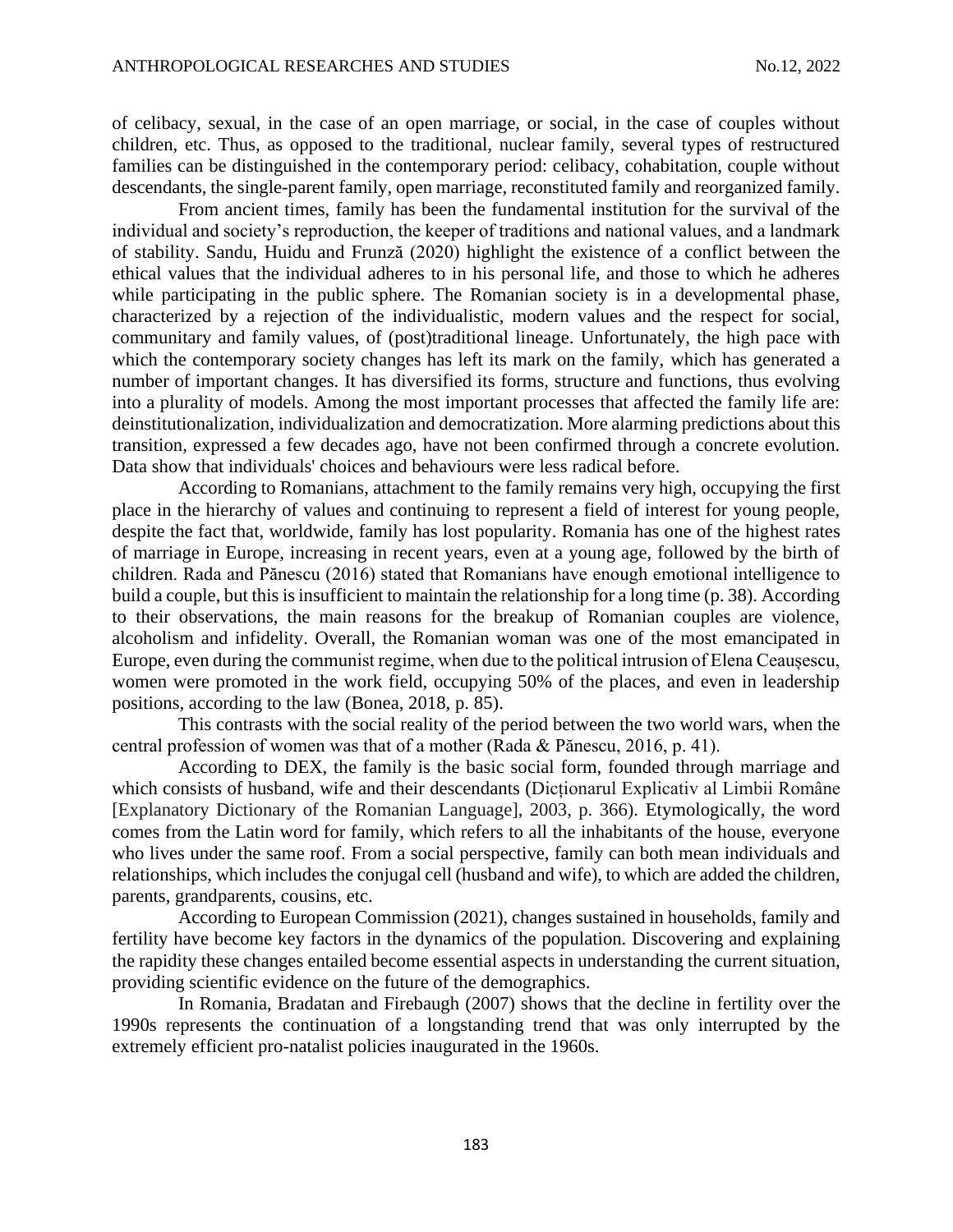In recent decades, family life has gone through lots of transformations, mainly around most OECD (Organization for Economic Cooperation and Development) countries having high divorce rates, low fertility and children witnessing family disintegration.

According to Zaidi and Morgan (2017) the primary driver of unilinear change toward very low fertility and of a diversity of union and family types is a powerful and irreversible shift in attitudes and norms in the direction of greater individual freedom and self-actualization.

One challenge brought by contemporary family partnership models, relates to the rejection of traditional family by gay couples, bachelors and childless couples (Rada, 2013, p.53). Although average incomes have increased, OECD (2021) claims that they don't seem to be enough for those families which must invest a large portion of their financial resources into their children's education, be it private or governmentally run.

As the education of children plays a key role in the family, adapting to the technological functioning of society brings with it various problems related to the lack of physical socialization of children to the detriment of excessive use of digital technology. That is why the role of parenting style used in education is important. Brito, Francesco, Dias and Chaudron (2017) explored the parental mediation of portable digital devices in families with young children. Parental perceptions and attitudes about the technologies played a heavier weight on the parental mediation style adopted, and consequently influenced the relationship of the children with digital media.

### **Material and methods**

The research instrument was the questionnaire, and the research method was the social survey. The sample of 61 people from Constanta City of Romania was divided by age categories, background, gender, marital status and job. The research method was the social survey.

The main research instrument was the questionnaire, applied to subjects with an age range between 18 and 65 years. The surveyed population was divided into different age categories, in order to emphasize similar mentalities, specific to certain generations. Thus, a first sample of respondents was represented by males and females, aged between 18 and 24, 25 and 34, 35 and 44, 45 and 54, 55 and 64, and the last category, over 65 years old.

The sample used for the survey is quite diverse, the respondents originating from both rural and urban areas, with various educational backgrounds, such as: high school, post-high school, university, masters and Phd. This difference in the educational level is reflected, to a greater or lesser extent, in the way in which each respondent created their own vision of the family. Other important factors in choosing the answers, with a strong imprint on the personal image of the family institution are the marital status, and the failed marriage experiences. The six options used to score the marital status are the following: married with children, married, childless, unmarried, divorced, widowed and consensual union.

For this research, a relevant aspect is the duration of the marriage, measured considering the following time periods: less than 5 years, between 6 and 10 years, between 11 and 15 years, between 16 and 20 years, between 21 and 30 years and more than 31 years. The study was conducted over an area of about 50 kilometres around Constanța City, including rural and urban areas.

Among the difficulties considered in applying this questionnaire to a number of 61 people, the following have been determined: differences in mentality between the elderly and the young, up to 30 years old, the reluctance of the elderly to answer such questions, the lack of time for very busy people, the fear that the respondents' identity would not be kept anonymous or that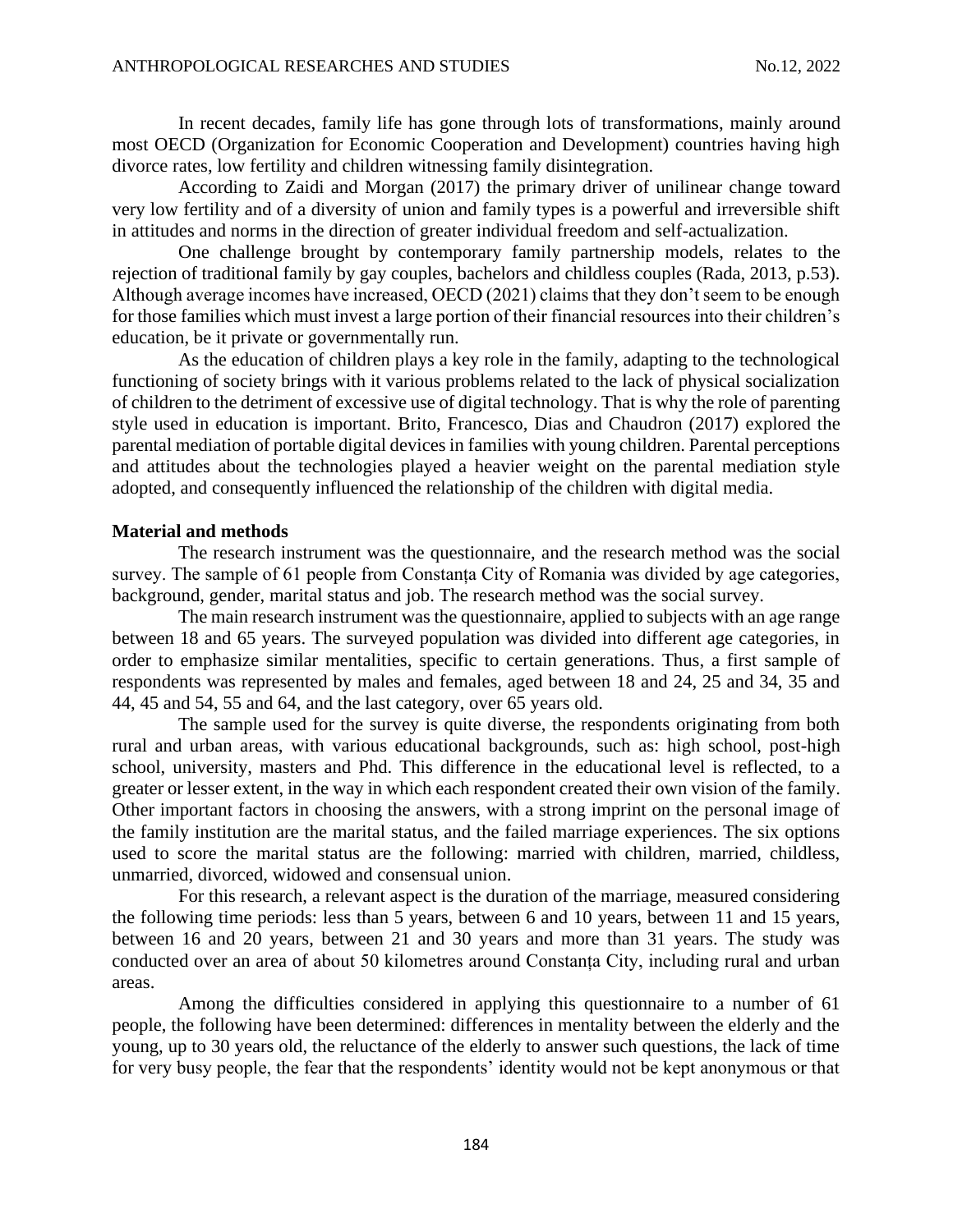they would be judged by the provided answers, as well as the lack of interest in any research work, in general, due to ignorance.

The present study is set to investigate several changes that contemporary families are going through under the rules of economic function, which tend to predominate, along with an emphasis on the sexual function.

Family is an integrated part of the society, depending on its role both inside it and in children's development, which are considered to represent its future. In order to highlight the objectives, a qualitative research was conducted, thus aiming to provide explanations regarding the causes that create a gap between the traditional and the modern family values, which affected the family balance.

Based on the above-mentioned assumptions, the following objectives have been proposed for this research:

- 1. Identify the causes that determine the happiness of family members.
- 2. Identify the main factors that generate harmony in the couple.
- 3. Highlight the main reasons for partners' dissatisfaction in the couple's life.
- 4. Single out ways to involve partners in the proper functioning of the family.
	- The following hypotheses were proposed:

a. There had been multiple changes in the family structures, that were generated by women's entry in the work field, the development of the careerist woman, the urbanization that distances individuals from the idea of a traditional family, the acquisition of equal rights between men and women, at social level.

b. The changes in the family structure could result in an increase in the number of divorces, that is directly proportional to the number of working mothers and inversely proportional to the birth rate. c. The family has been based, over time, on a series of values, which have changed today. Thus, if the traditional family was based on the need to live together, the modern family has other options, the preference for independent living being much higher. In this age, individualism prevails, the traditional family emphasizing living inside it and for the collective. At present, narcissism gains ground, which has a negative impact on the interpersonal relationships.

In this research it is noted that the population was of different ages and the same tool was applied, which makes it possible for the results to be influenced by the predominant generation. The research hypotheses contains references to intrafamilial value aspects that underlie the formation of future families through adapted coping mechanisms.

# **Results**

The questionnaire used in this research consists of 32 questions based on the following criteria: demographic data necessary for the survey, family and good mood, self-esteem in the couple, family stability and involvement in the proper functioning of the family. The analysis of the variable was performed using the total of 61 valid cases ( $n = 61$ ), with no missing scores.

Women represented the majoritarian gender, which meant 65.6% of the participants who chose to answer the questions, their attitude being reflected in the answers to the questions. The level of education is also eloquent, 41% of the respondents having higher education, with a bachelor's degree, 27.9% with a master's degree, 19.7% graduated high school, and 9.8% graduated school. The activity fields are various, varying from educators 6.6%, accountants 3%, commercial worker 3.3%, church painters 4.9%, dentists 1.1%, local police officers 1.1% or teachers 1.1%. Regarding the marital status, 68.9% of the majority are married, with children, 8.2% divorced and as many married, without children, 13.1% unmarried. As far as the marriage duration is concerned,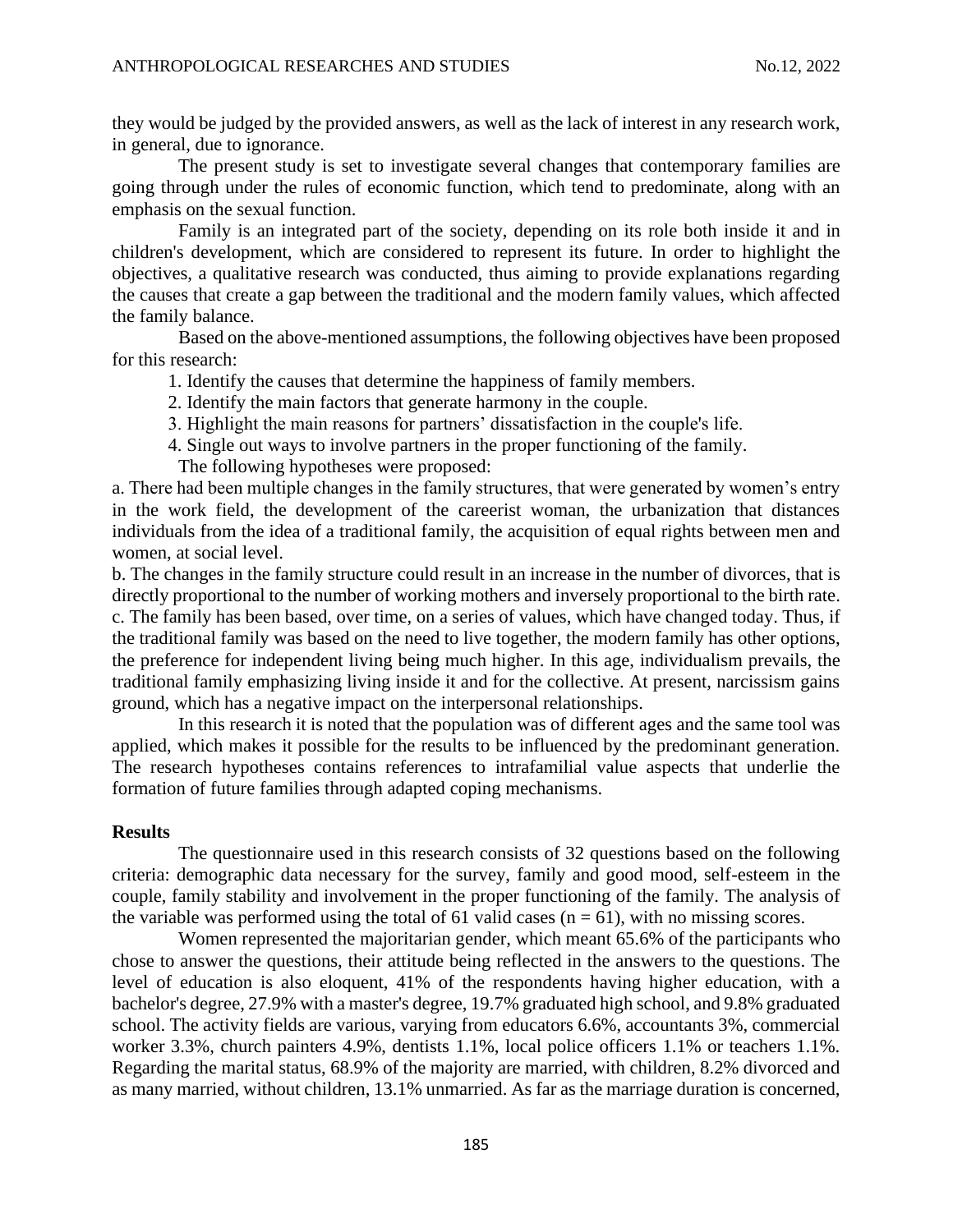most of them are between 6 and 10 years old, a percentage of 24.6%, followed by those between 11 and 15 years old, 21.3%, the same percentage is summed up by those between 16 and 20 years old, and those between 21 and 30 years old, in an equal percentage, of 14.8%, with those who are less than 5 years old.

Figure 1 shows the distribution of the variable 'duration of a couple' according to its designated categories:  $1<sup>st</sup>$  category – 'less than 5 yrs',  $2<sup>nd</sup>$  category – 'between 6 and 10 yrs',  $3<sup>rd</sup>$ category – 'between 11 and 15 yrs', 4<sup>th</sup> category – 'between 16 and 20 yrs',  $5<sup>th</sup>$  category – 'between 22 and 30 yrs' and ending with  $6<sup>th</sup>$  category – 'more than 31 yrs'.

## **Figure 1**



*The distribution of the subjects according to the duration of the couple*

The variable "marital status" is a nominal variable with 5 categories, that was analysed using a number of 61 valid cases  $(n = 61)$ , without missing cases, the modal category being no. 4 - "Married with children" (n = 42 cases, with fewer people falling into the second category, no.1 - "Consensual Union". The other categories highlighted in this study are: unmarried  $(n = 9)$ , married without children ( $n = 5$ ) and divorced ( $n = 5$ ). Out of the 61 respondents, 82% live in urban areas, 18% in rural areas, which is of some importance in terms of the conservative attitude towards the family as a traditional institution, as can be seen below.

Out of 61 participants, 59% believe that marriage is necessary in the couple's life, 18% believe that people who want to have children should get married, 14.8% believe that a couple can live together without the intention of getting married, while for 8.2% marriage is no longer a priority.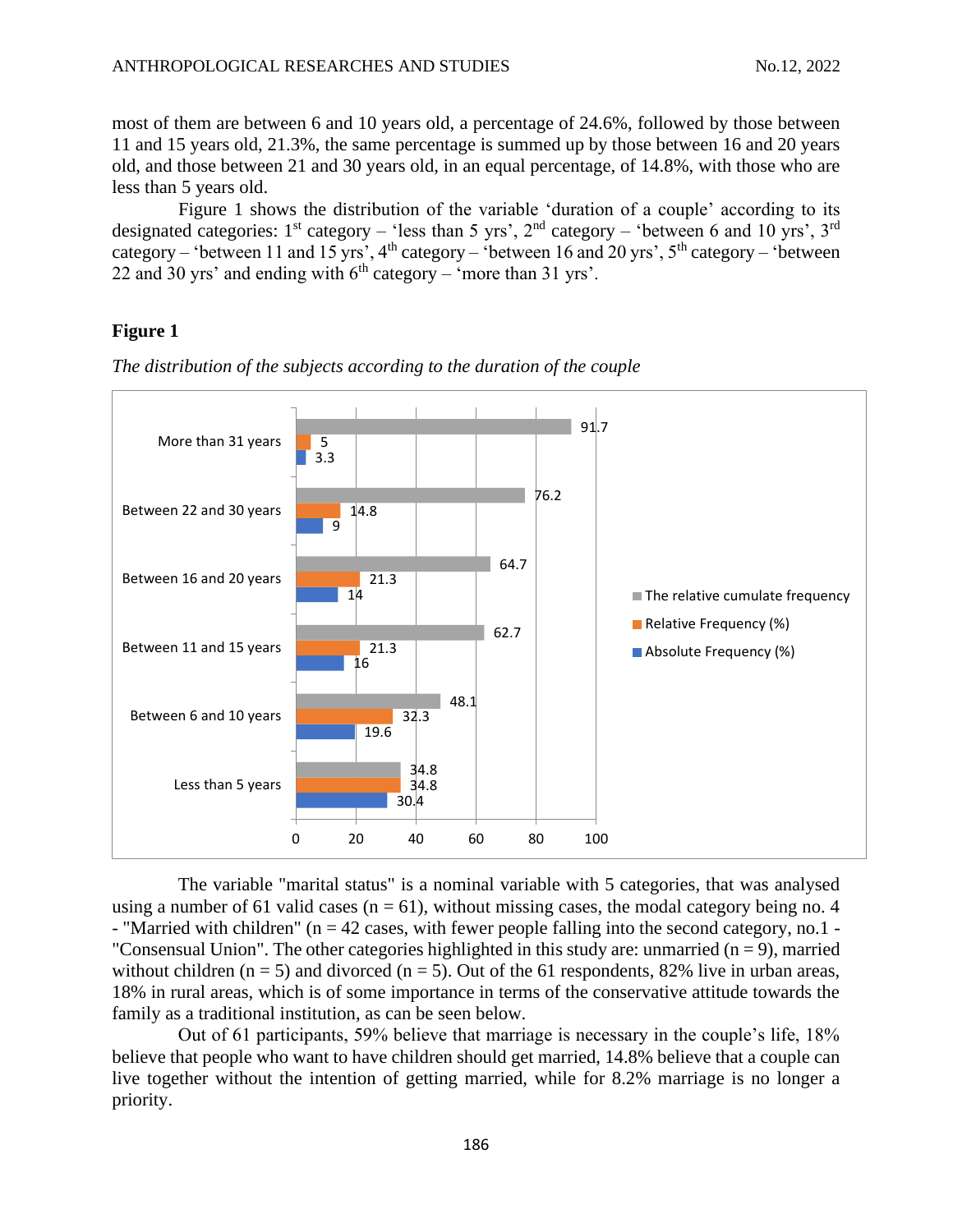When asked about the agreement between the spouses, 59% considered that the step of divorce should not be done until all the reconciliation options are exhausted, 31% opted for the solution of couple's therapy. Almost 41% of those who answered the questions in the questionnaire believe that almost always the financial side is a condition for a family to be happy, while 36.1% believe that this can rarely happen, and those who believe that money can never bring happiness to the family, have percentage of 22.9%.

Among the factors that determine the couple's harmony, 75.4% consider that mutual respect is the most important, 23% see fidelity as a factor of utmost importance. 32.8% believe that things go well almost always in the relationship with the partner, 21.3% are convinced that this always happens, and 14.8% only sometimes.

Regarding the involvement of the partner in household chores, 52.5% are satisfied, 44.3%, very satisfied. Relationship problems occur, most often, due to the fact that the partner gets slightly angry - 44.3%, due to jealousy - 62.2%, and 47.9% due to communication problems. For 57.4% never regret that they got married, 14.8% rarely regret it, just as many occasionally, and 9.8% often have these regrets, which could be a sign that they have an unhappy marriage. And 65.6% of respondents believe that the departure of a parent abroad affects the balance of the family, which takes its toll on the emotional development of children, 24.6% believe that these situations occur almost all the time and 9.8% occasionally. Among the participants 24.6% consider that the family suffers when a woman holds a high position in society, the same percentage consider that this happens only occasionally, while 21.3% consider that this never happens, probably based on women's responsibility inside the family, 14.8% believe that this can happen quite often and 11.5% almost all the time. Table 1 indicates the percentage of the beliefs that different factors can potentially be responsible for marital dissolution.

### **Table 1**

| Marital dissolution factors                                               | Always | Almost | Occasional |
|---------------------------------------------------------------------------|--------|--------|------------|
| The impact of parent's work abroad<br>on children's emotional development | 65.6   | 24.6   | 9.8        |
| Communication problems                                                    | 47.9   | 37.3   | 14.8       |
| Jealousy                                                                  | 62.2   | 23     | 14.8       |
| Nervousness of the partner                                                | 44.3   | 27.8   | 27.9       |
| Lack of harmony in marriage                                               | 58     | 42     |            |

*Marital dissolution factors*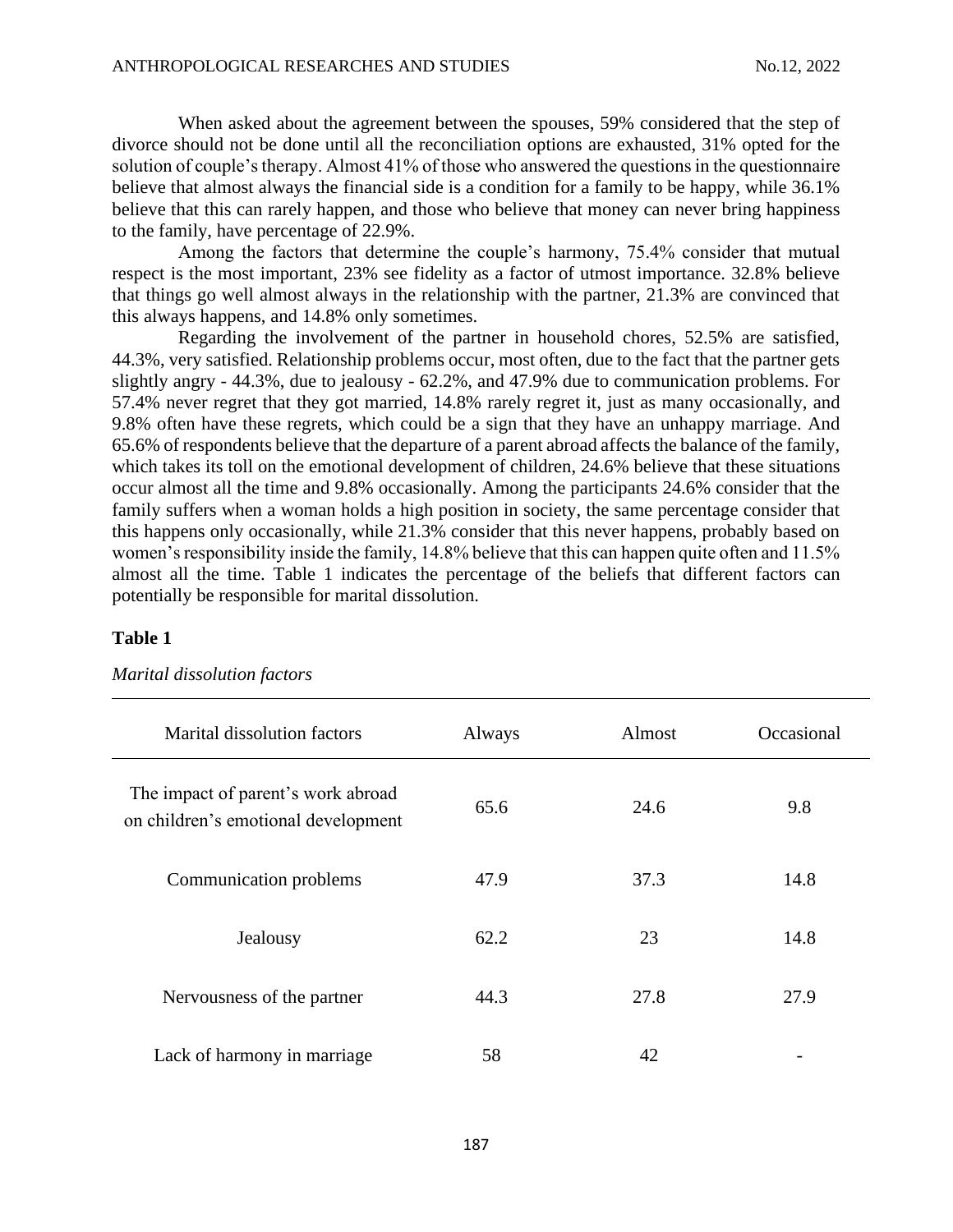| <b>Marital dissolution factors</b> | Always         | Almost | Occasional |
|------------------------------------|----------------|--------|------------|
| Misunderstanding between spouses   | 63.7           | 21.5   | 14.8       |
| Poor financial situation           | 41             | 36.1   | 22.9       |
| Total                              | 61 respondents |        |            |

Women's financial independence is not a trigger for destabilization in the family for 42.6% of respondents, rarely for 29.5% and occasionally for 13.1% of them. For 39.3% of those who answered the questions in the questionnaire consider that a working mother can be as caring for her children as a housewife, almost all the time, 34.4%, always and 25.7% occasional. This study highlights that 78.7% believe that either parents can take care of their children just as well, 21.3% believe that their mother takes better care of them. For 93.4%, an overwhelming percentage, believe that children can solve their problems only together with the family members, and 82% consider that they are the greatest joy of life. Among respondents, 56.1% consider that the physical changes that occur during the child's upbringing are often discussed in the family, 33.3% very often, and 10.6%, rarely.

The authority over the children in the contemporary family is equally divided between father and mother, for 56.7% of the respondents, the mother is the supreme authority for 23% and for 20.3% it is the father. Interactive games represent the dominant common activity within the family, for 37.7%, followed by prayers 16.4%, reading 11.5% and 34.4% for other activities. For 45.9%, the good mood in the family predominates almost all the time, 29.5% - always, and for 24.6% - occasional. Regarding grandparents' involvement in raising children, for 29.5% they are occasionally involved, for 23%, often for 16.4% and never for 11.5%.

Table 2 shows the answers regarding family stability variable, especially aspects of intrafamily parenting.

| <b>Family Stability</b>       | Always | Almost                   | Occasional |
|-------------------------------|--------|--------------------------|------------|
| The care of the working women |        |                          |            |
| towards the children          | 34.4   | 39.3                     | 25.7       |
| Childcare by both parents     | 78.7   | $\overline{\phantom{0}}$ | 21.3       |

# **Table 2**

| Factors of family stability regarding children |  |  |  |
|------------------------------------------------|--|--|--|
|------------------------------------------------|--|--|--|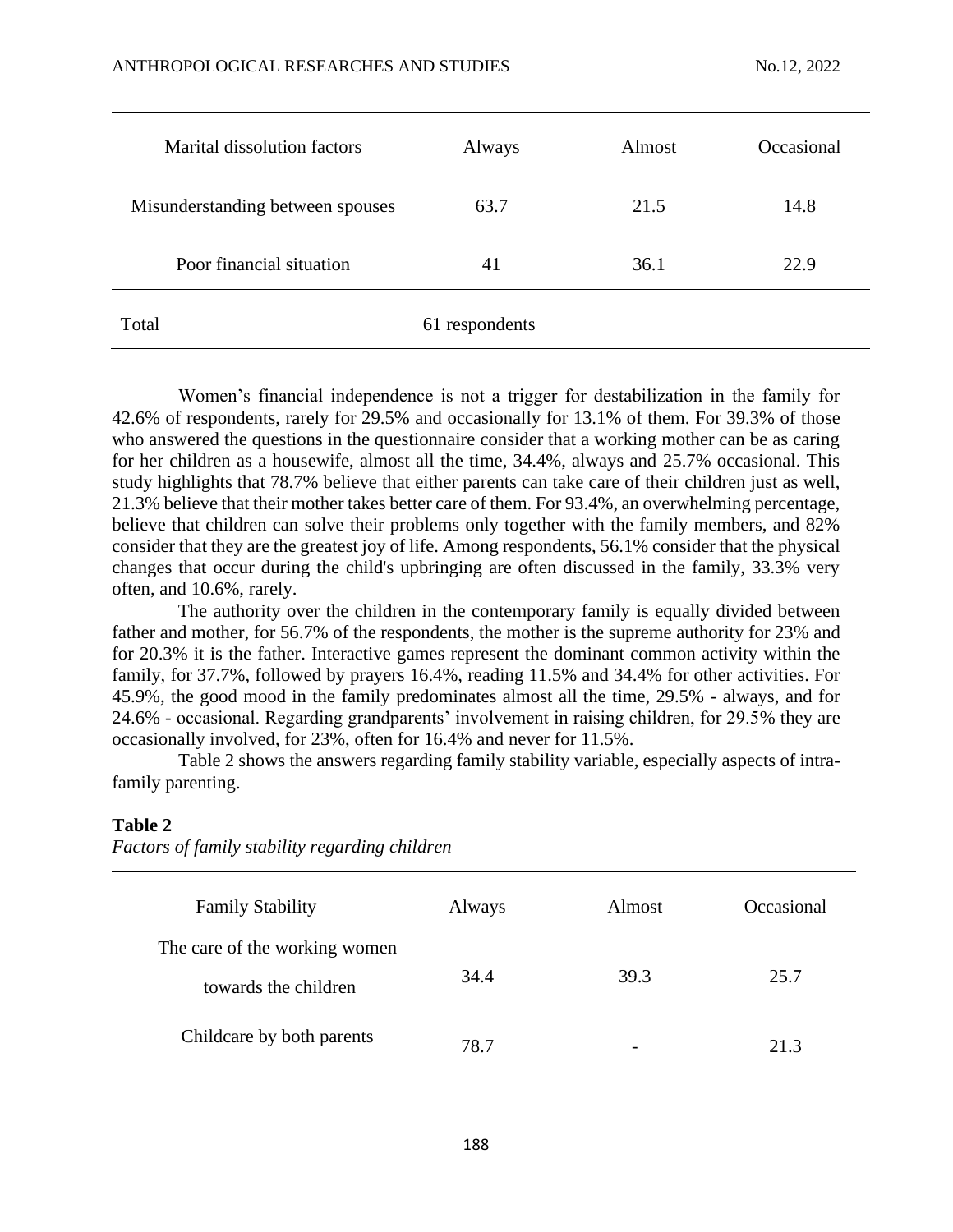| <b>Family Stability</b>                                                                          | Always         | Almost | Occasional |
|--------------------------------------------------------------------------------------------------|----------------|--------|------------|
| Children solve their problems<br>only with family members                                        | 93.4           |        | 6.6        |
| The statement by which children<br>are the joy of life                                           | 82             | 9.8    | 8.2        |
| Parental authority over children                                                                 | 56.7           | 23     | 20.3       |
| Good mood in the family                                                                          | 29.5           | 45.9   | 24.6       |
| Family discussions about the<br>physical changes that occur during<br>the upbringing of children | 56.1           | 33.3   | 10.6       |
| Daily time spent in the family                                                                   | 57.4           | 21.3   | 21.3       |
| Total                                                                                            | 61 respondents |        |            |

Among the values cultivated for children, the respondents mentioned: respect, sincerity, common sense, forgiveness, honesty, love, faith, kindness. For 57.4% of them devote more hours to spending time with the family, 21.3% - 6 hours, 21.3% - 4 hours, respectively. Compatibility with family members is appreciated as good by 63.9% and very good by 36.1%. The need to be with the loved ones during difficult times was felt by 57.4% of respondents, 23%, often, 9.8%, only sometimes and 8.2% rarely.

#### **Discussions**

In the present study it was identified that an emancipation and equal distribution of roles regarding the responsibility of children's education, authority over children, involvement in household chores, which is similar to the one found in recent social studies undertaken by Apostu (2013), has led to the conclusion that 40% declare themselves traditional families, thus integrating the social inequality and the distribution of gender-based roles in their structure. However, Rada and Olson (2016) surprised, based on the analysis of the results obtained in a study conducted on 1215 participants from Bucharest, Satu Mare, Craiova, Dolj, and Arges, a transition from traditional to modern of the Romanian families.

The present study confirms the fact that women's financial independence is not a trigger for destabilizing the family, the same result being found by Dan and Vasilache's study (2009)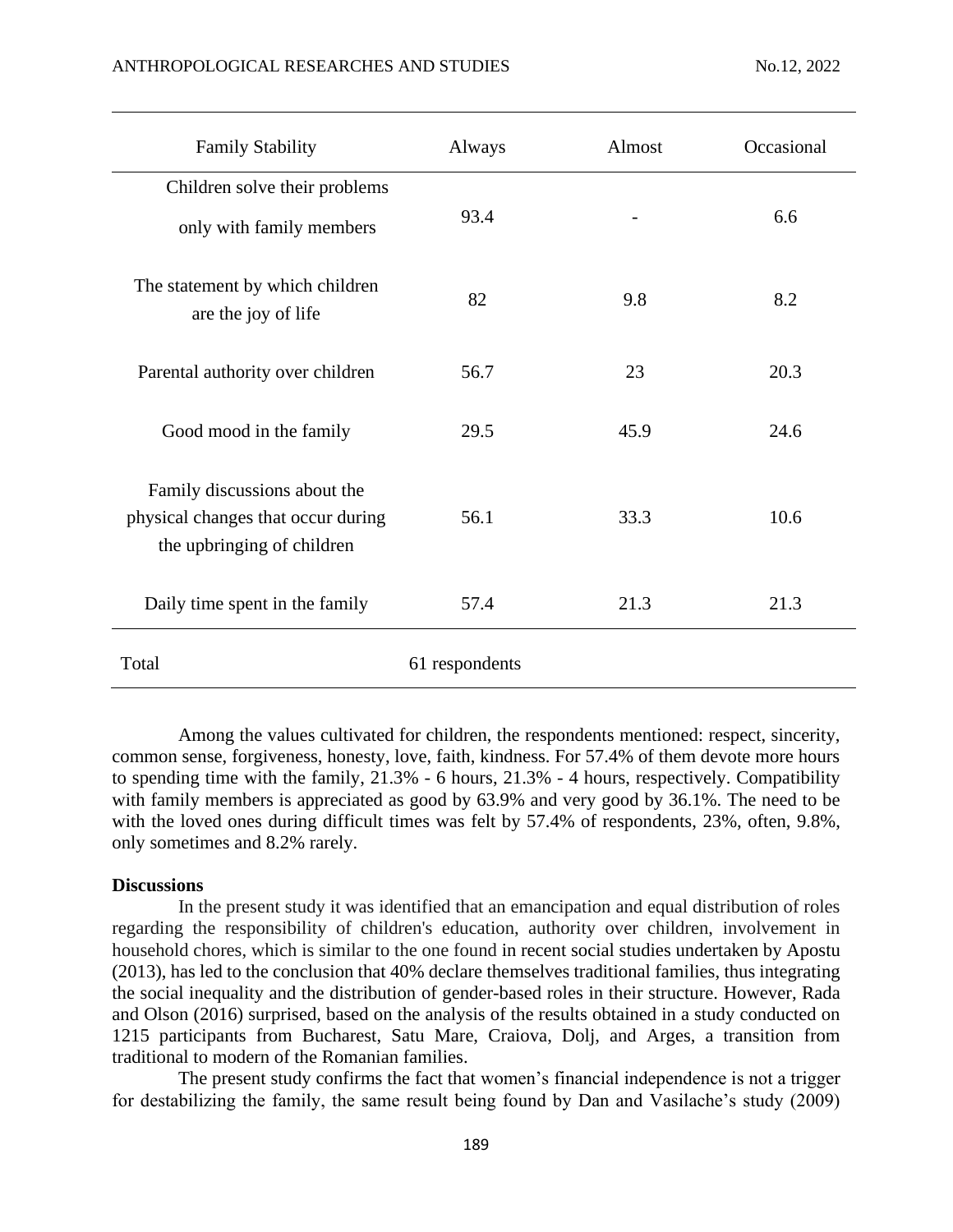focused on social roles, wherein job proved to be more important (as it increases the family income) than spending time with children, to their social detriment. Currently, men seek satisfaction at work rather than within the family (Rada & Pănescu, 2016, p. 38).

In the present research, the main marital dissolution factor identified was the impact of parent's work abroad on children's emotional development which is similar to what was found by Muresan (2007): he states that in the European context, the demographic transition is oriented towards a society that highly values marriage and fertility, despite evidence of changes in family behaviour that accompanied the political and socio-economic changes after the fall of the communist regime. The most important cause of marital problems is material deprivation or lack of money, followed by household chores and children's behaviour. However, according to Popescu (2009), financial difficulties are considered to be the main cause of couples' problems, to a greater extent by men, in the context in which, in many families, the responsibility for providing economic resources in the household lies largely with them.

Other aspects identified in this study are similar to the results found by Niță and Grădinaru (2016) wherein values such as: respect, sincerity, common sense, forgiveness, honesty, love, faith, kindness, are among the ones promoted to children by their families.

### **Conclusions**

Given the mentioned aspects, it could be concluded that family is integrated in the society's, being increasingly conditioned by the economic and social change and, in turn, influencing the overall development.

Although a variety of family types coexist, some with an increasing frequency, the classical family remains the most widespread and most valued model. In general, the family is the aspect of life that offers Romanians the greatest satisfaction, followed by work and religion. Attachment to the family remains very high, occupying the first place in the hierarchy of values and being the field that continues to offer individuals the greatest satisfaction. The model of couple relationships and happy marriage is the romantic one, in which love remains the most important. Love must be doubled by solidarity between partners, mutual trust and support, mutual respect and understanding. The norm of fidelity remains particularly important in the Romanian family.

The present study concludes that aspects such as family harmony which is primarily represented by mutual respect, followed by fidelity between spouses. From the point of view of appreciating the couple's relationship, the partners consider that most of the time they understand each other well, and problems in the relationship appear on the background of nervousness, followed by criticism, jealousy and lack of communication. The partners are satisfied with the degree of involvement in household chores and do not regret the experience of marriage. As already noted, Kovács (2015) also agree that Romanians have long preferred an egalitarian marriage, but share household labour in a deeply unequal fashion, with the vast majority of women responsible for most domestic work and care responsibilities most of the time.

The conservative orientation from a family point of view, characteristic to Romanians, is also visible through the attitude towards divorce. Although the most important thing in a marriage is love, its absence is not as important a reason for the two to separate. The present survey indicates the majority belief that partners won't be ready to divorce unless they have exhausted all options for reconciliation.

Children are also a priority, the greatest wealth of the family, which outlines a balanced, conservative, traditional image of the Romanian family. Society's tendency towards conservatism and implicit traditionalism does not necessarily lead to new social challenges, but rather to a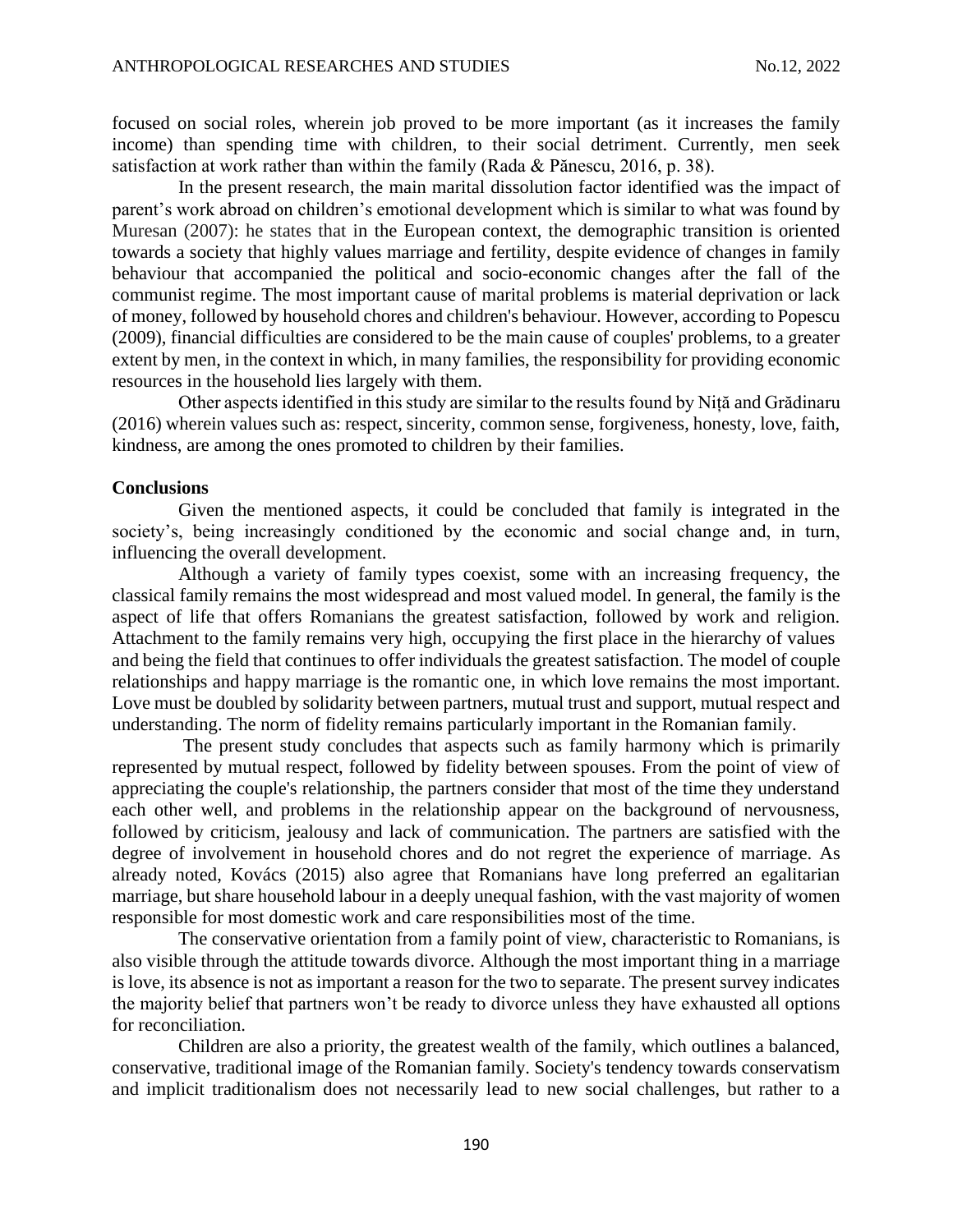behavioural, attitudinal review of couple and family relationships, an adaptation to digitalization and a deep involvement in economic ascension through the judicious use of Earth's resources.

As an EU country, Romania is socio-economically integrated through the approached policies and the involvement of the forums in developing a good approach of prosperity. Spending precious time with the family and paying for tasks appropriate to social roles are paramount in the socio-family context. The development of children's personality in socially well-established families that are able to provide all the resources for integration into the future Romanian society aims to be perceived as a quality living standard. The involvement of state institutions in helping disadvantaged families to increase the standard of living and education is one of the most important social policies. At the same time, the development of the IT industry through advanced technology facilitates society's adaptation to new social programs, with the ease with which state institutions can solve inherent problems.

Attachment to the family remains very high, occupying the first place in the hierarchy of values and being the field that continues to offer individuals the greatest satisfaction. The model of couple relationships and happy marriage is the romantic one, in which love remains the most important. Love must be doubled by solidarity between partners, trust and mutual support, mutual respect and understanding. The norm of fidelity remains particularly important in the Romanian family.

Childhood is a very important period in the life of any person, being emotionally charged by family ties, which are considered the most important aspect in terms of the good development of the child. In the first part of life, the child is influenced by the environment in which he lives, the emotional experience having a significant importance in his physical and mental development. This survey can be a wake-up call in showing that raising children by one parent only, the partner being abroad at work, can lead to impairments in children's emotional development.

More couples are being separated by work. Spouses left at home have to deal with decisions to make, the child rearing and discipline and spouses not at home feel out of touch with family (Tessina, 2008, p. 6).

Regardless of the mother's social status, she takes care of the children almost all the time, but the study shows that both parents can take care of them just as well and together they can solve problems related to the children. Even authority over children is equally supported by parents according to contemporary family in the present study. During their time together, parents cultivate values in their children, the basis of psycho-social development.

Therefore, the quality of life of the child refers to the social welfare of the family to which he belongs. The concept of "quality of life" being a multidimensional one, includes a series of areas, respectively: material living conditions, health, housing, family life, relationships with the community in which he lives.

In the current highly modern society, lifestyle is more often mentioned as something the people need to change in order to achieve a sustainable development. The main interest of persons is then how to create and change a lifestyle. According to Jensen (2007), people may have a foundation for a mechanism underlying the creation and change of lifestyle in relation to terms like beliefs, desires, intentions, habits and artefacts.

Due to the progress made by family, there is now a better understanding of family functions, couple formation, marital roles and gender differences, the mediating role of the parental network, the relationships and transmissions between generations (Matei & Enache, 2021, p. 97).

For each social class, quality has a different definition in relation to the way of life with which it is accustomed. Regardless of the social condition in which each child lives, it would be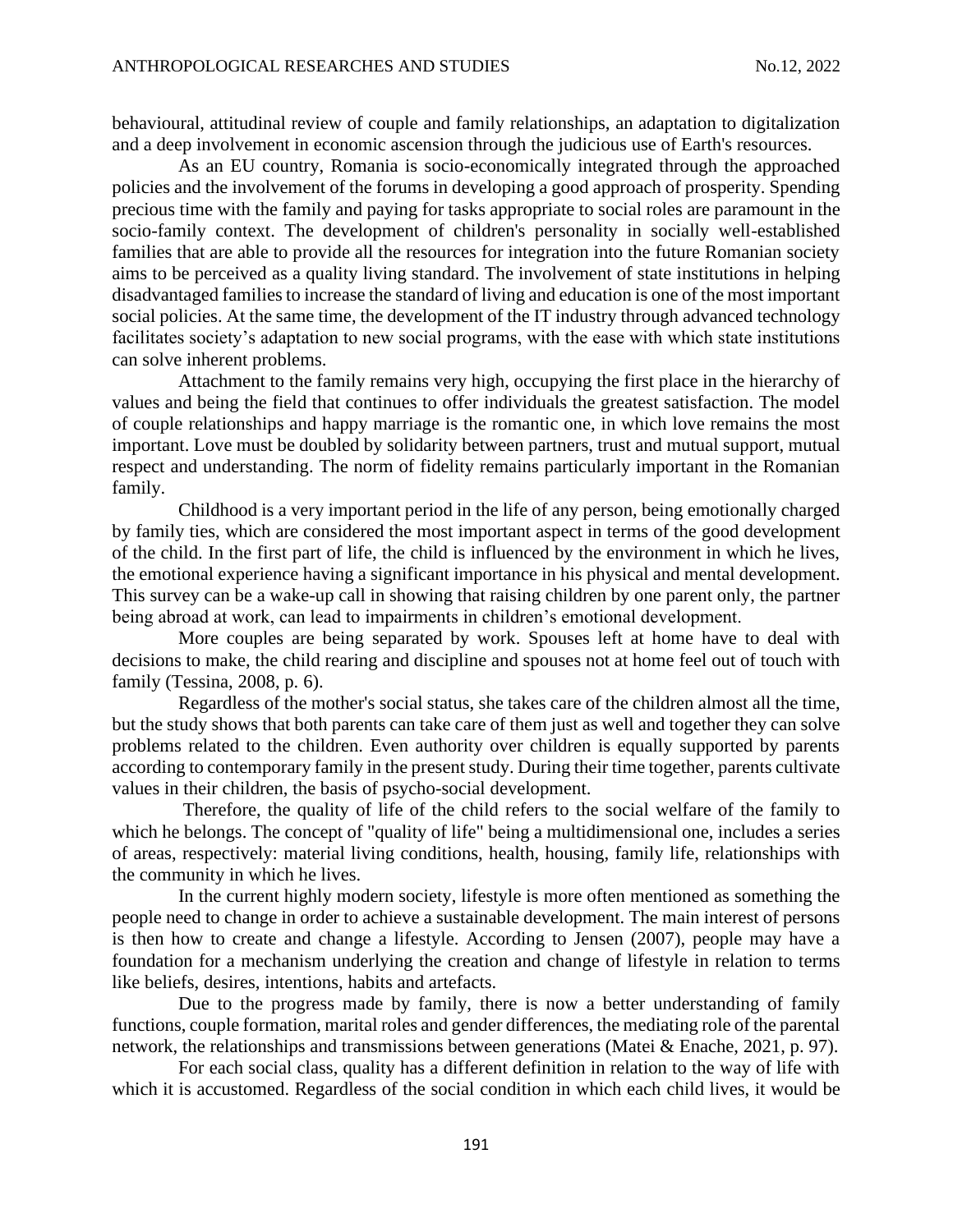ideal for him/her to be happy, because the feeling of happiness comes from the peace, fulfilment and, in children's particular situation, from the safety offered by the parents' care.

From an economic point of view, families have learned to live together while preserving nature, they have a different perspective on the development of society, even if there are many regrets and memories. The transition led to the formation of well-cohesive families, respecting the individual values and using the resources of each individual, but common to the family aiming to increasing the standard of living and complementary education. Using only a sample of population limited to the city of Constanta, the present survey did not consider the multicultural aspect of families residing in Romania, thus future studies could focus on researching traditional families amidst multicultural backgrounds existing in the country.

For a family to have an union, it would be necessary for the couple to have empathy and assertiveness, for both partners to participate in the family's economic well-being, as well as in the education of children, cultivating value, moral-ethical aspects through spending free time in the family, precious way. Family values have a special contribution in the stability of the Romanian family; they are transmitted trans-generationally and adapted according to the development of modern society.

## **Acknowledgements**

This study is a part of doctoral research project entitled "Psycho-emotional traumas and their consequences on personality development", PhD. Student LEUȚANU Gabriela, coordinated by PhD. CUCER Angela, Associate Professor, Coordinating Scientific Researcher, Institute of Educational Sciences, Chișinău, Republic of Moldova.

A summary of this paper was presented at online international conference: *Individual, family, society - contemporary challenges, fourth edition, 6 to 7 october 2021*, Bucharest, Romania and published in the journal *Studii şi Cercetări de Antropologie*, No. 7/2021.

#### **References**

- 1. Apostu, I. (2013). The Traditionalism of the Modern Family Social and Legal Direction and Contradiction. *Procedia – Social and Behavioral Sciences*, *92*. [https://doi.org/10.1016/j.sbspro.2013.08.635](https://doi.org/10.7202/011103ar)
- 2. Bonea, G. V. (2018). Emanciparea femeii în societatea românească și violența intrafamilială. Aspect teoretice și viziuni socioistorice [The emancipation of women in Romanian society and domestic violence. Theoretical aspects and socio-historical visions]. *Revista Calitatea vieții*. *29*(1), 81-89.<https://www.revistacalitateavietii.ro/2018/CV-1-2018/05.pdf>
- 3. Bradatan, C., & Firebaugh, G. (2007). History, population policies and fertility decline in Eastern Europe: A case study. *Journal of family history*, *32*(2), 179-192. <https://doi.org/10.1177/0363199006297732>
- 4. Brito, R., Francisco, R., Dias, P., & Chaudron, S. (2017). Family Dynamics in Digital Homes: The Role Played by Parental Mediation in Young Children's Digital Practices Around 14 European Countries. *Contemp Fam Ther*, *39*, 271–280. [https://doi.org/10.1007/s10591-017-](https://doi.org/10.1007/s10591-017-9431-0) [9431-0](https://doi.org/10.1007/s10591-017-9431-0)
- 5. Dan, M.C., & Vasilache, S. (2009). Changes in family structure in transition of Romania. A lifestyle approach. *Review of research and social intervention*, *27*, 66-81. Retrieved May 18, 2021 from [https://www.yumpu.com/en/document/read/5412211/changes-in-family-structure](https://www.yumpu.com/en/document/read/5412211/changes-in-family-structure-in-transition-of-romania-a-lifestyle-)[in-transition-of-romania-a-lifestyle-](https://www.yumpu.com/en/document/read/5412211/changes-in-family-structure-in-transition-of-romania-a-lifestyle-)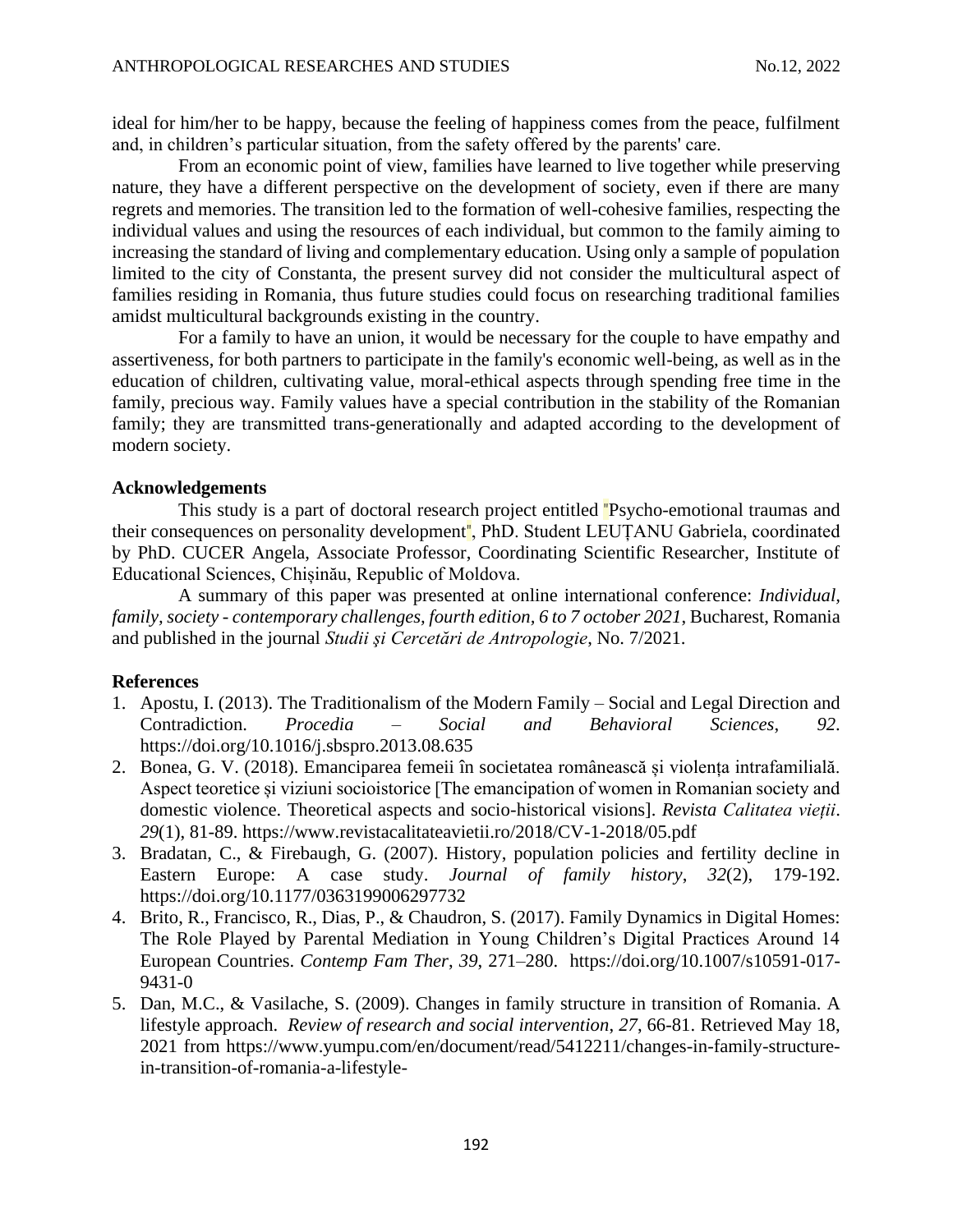- 6. Jensen, M. (2007). Lifestyle: suggesting mechanism and definition from a cognitive science perspective. *Environment, development and sustainability.* [https://doi.org/10.1007/s10668-](https://doi.org/10.1007/s10668-007-9105-4) [007-9105-4](https://doi.org/10.1007/s10668-007-9105-4)
- 7. Kovács, B. (2015). Romanian families: Changes and continuities over recent decades. In *Family and Social Change in Socialist and Post-Socialist Societies* (pp. 250-299). Brill. <https://brill.com/view/book/9789004276833/B9789004276833-s009.xml>
- 8. Matei, R.S., & Enache, R.G. (2021). Family structures and restructures in Romanian society. Parental alienation syndrome. *Technium Social Sciences Journal*, *5*(2), 97–103. <https://doi.org/10.47577/tssj.v5i1.193>
- 9. Muresan, C. (2007). *Family dynamics in pre- and post-transition Romania: a life-table description.* Working Paper. Rostock: Max Planck Institute for Demographic Research.
- 10. Niță, N., & Grădinaru, M. (2016). Educația misiune, valori și principii de viață, cu rol important în prevenirea devianței și delincvenței juvenile [Education - mission, values and principles of life, with an important role in the prevention of deviance and juvenile delinquency]. *Acta Universitatis George Bacovia. Juridica*, *5*(1). Retrieved from [https://www.ugb.ro/Juridica/Issue9RO/10.%20Educatia%20-](https://www.ugb.ro/Juridica/Issue9RO/10.%20Educatia%20-%20misiune,%20valori%20si%20principii%20de%20viata.Nita%20Nelu.RO.pdf)

[%20misiune,%20valori%20si%20principii%20de%20viata.Nita%20Nelu.RO.pdf](https://www.ugb.ro/Juridica/Issue9RO/10.%20Educatia%20-%20misiune,%20valori%20si%20principii%20de%20viata.Nita%20Nelu.RO.pdf)

- 11. Popescu, R. (2009). *Introduction to family sociology: the Romanian family in contemporary society.* Iași: Polirom Publishing House.
- 12. Rada, C. (2013). *Valori identitare ale familiei româneşti contemporane în contextul globalizării. O abordare antropologică*, [Identitary Values of the Contemporary Romanian Family in the Framework of the Globalization. An Anthropological Approach]. Bucureşti: Editura Muzeului Național al Literaturii Române, Colecția AULA MAGNA.
- 13. Rada, C., & Olson, D. H. (2016). Circumplex Model of Marital and Family Systems (Faces III) in Romania. *Annuaire Roumain D'anthropologie*, *53*, 11–29. București: Editura Academiei Române. Retrieved November 18, 2021 from <http://annuaire.antropologia.ro/volume-53-2016>
- 14. Rada, C., & Pănescu, O. M. (2016). *Psihologia, psihoterapia familiei şi cuplului. Teorii, cercetări, intervenţii* [Psychology, family and couple psychotherapy. Theories, research, interventions]. București: Editura Universitară.
- 15. Sandu, A., Huidu, A., & Frunză, A. (2020). Social perception of ethical values in the romanian post-secular society. *Journal for the Study of Religions and Ideologies*, *19*(55), 105-120. <http://www.jsri.ro/ojs/index.php/jsri/article/view/1187>
- 16. Tessina, T. (2008). *The Commuter Marriage: Keep your relationship close while you're far apart.* Cincinatti: Adams Media.
- 17. Zaidi, B., & Morgan, S.P. (2017). The second demographic transition theory: A Review and Appraisal, *Annu Rev School*, *42*, 473-492. [https://doi.org/10.1146/annurev-soc-060116-](https://doi.org/10.1146/annurev-soc-060116-053442) [053442](https://doi.org/10.1146/annurev-soc-060116-053442)
- 18. \*\*\*Dicționarul Explicativ al Limbii Române [Explanatory Dictionary of the Romanian Language]*.* (2003). Familie [Family]. In Academy Publishing House, Bucharest. Retrieved April 05, 2021 from<https://dexonline.ro/definitie/familie/551331>
- 19. \*\*\*European Commission [Knowledge for policy] (2021). *DisCount: Discontinuities in Household and Family formation.* Retrieved May, 29, 2021 from [https://knowledge4policy.ec.europa.eu/ projects-activities/discont-discontinuities-household](https://knowledge4policy.ec.europa.eu/%20projects-activities/discont-discontinuities-household-family-formation_en)[family-formation\\_en](https://knowledge4policy.ec.europa.eu/%20projects-activities/discont-discontinuities-household-family-formation_en)